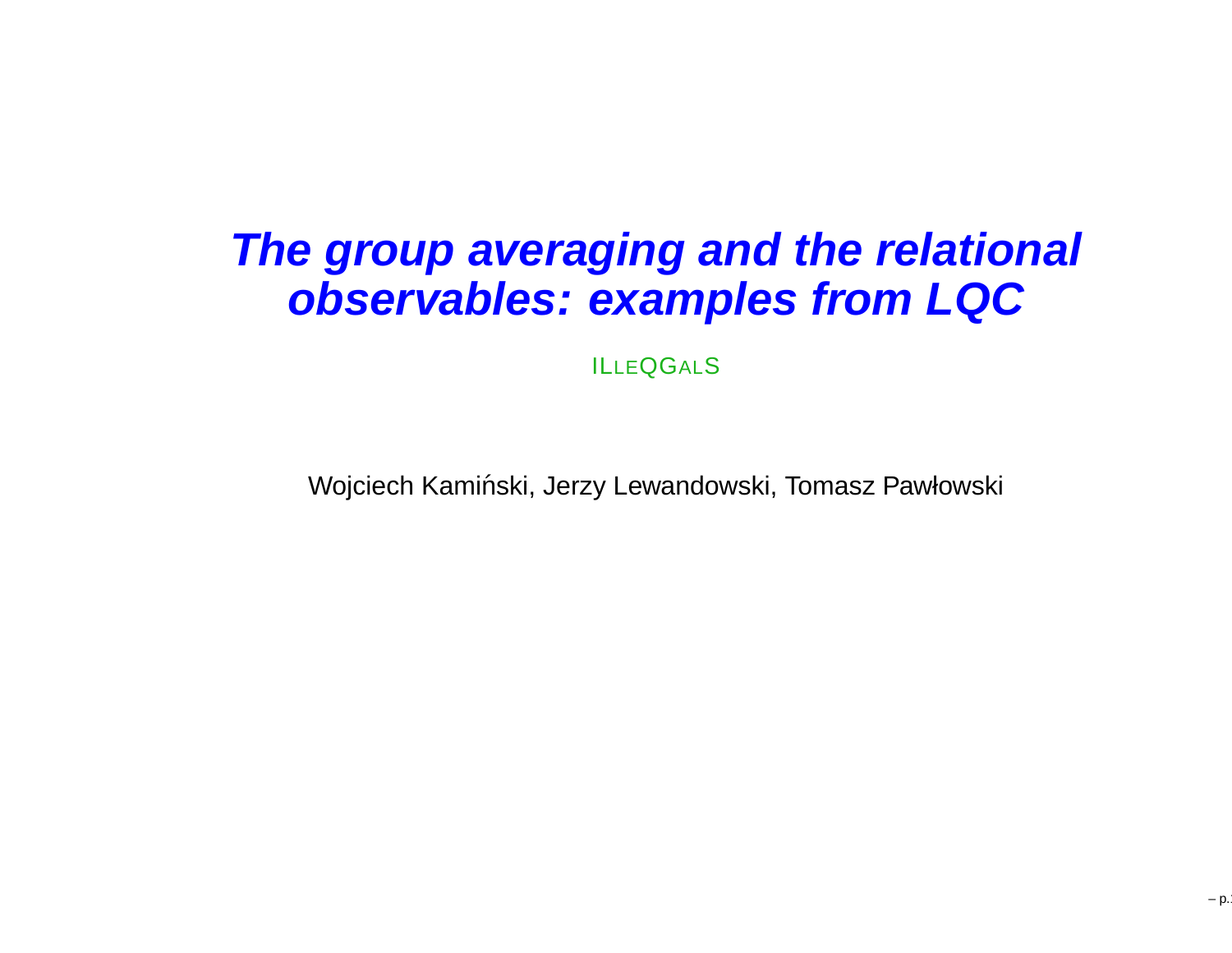#### **Motivation: canonical quantum gravity**

Steps of the construction of the canonical quantum gravity:

- $\mathcal{H}_{\rm kin}$  the kinematical Hilbert space
- $\hat{C}(N), \hat{C}(\vec{N})$  the quantum constraint operators
- $\mathcal{H}_{\text{phys}}$  a physical Hilbert space of solutions
	- What are they defined?
	- Do they depend on the laps or shift functions?
	- What is their Hilbert space defined?
	- Proposal: The group averaging (Hawking?, Marolf, Louko, Giulini)
	- Equivalently, the spectral method (Thiemann, Bahr)
- Dirac observables on  $\mathcal{H}_{\text{phys}}$ 
	- the partial (relational) observables (Rovelli, Dittrich, Thiemann) from the kinematical ones
	- **o** others?

We still do not control all the technical elements of this construction. Therefore we test the methods on simpler models: LQC FRW model (Bojowald, Ashtekar, Pawlowski, Singh, Szulc, Corrichi, Vandersloot, Chiou, Kaminski, Szulc) $\int$  – p.2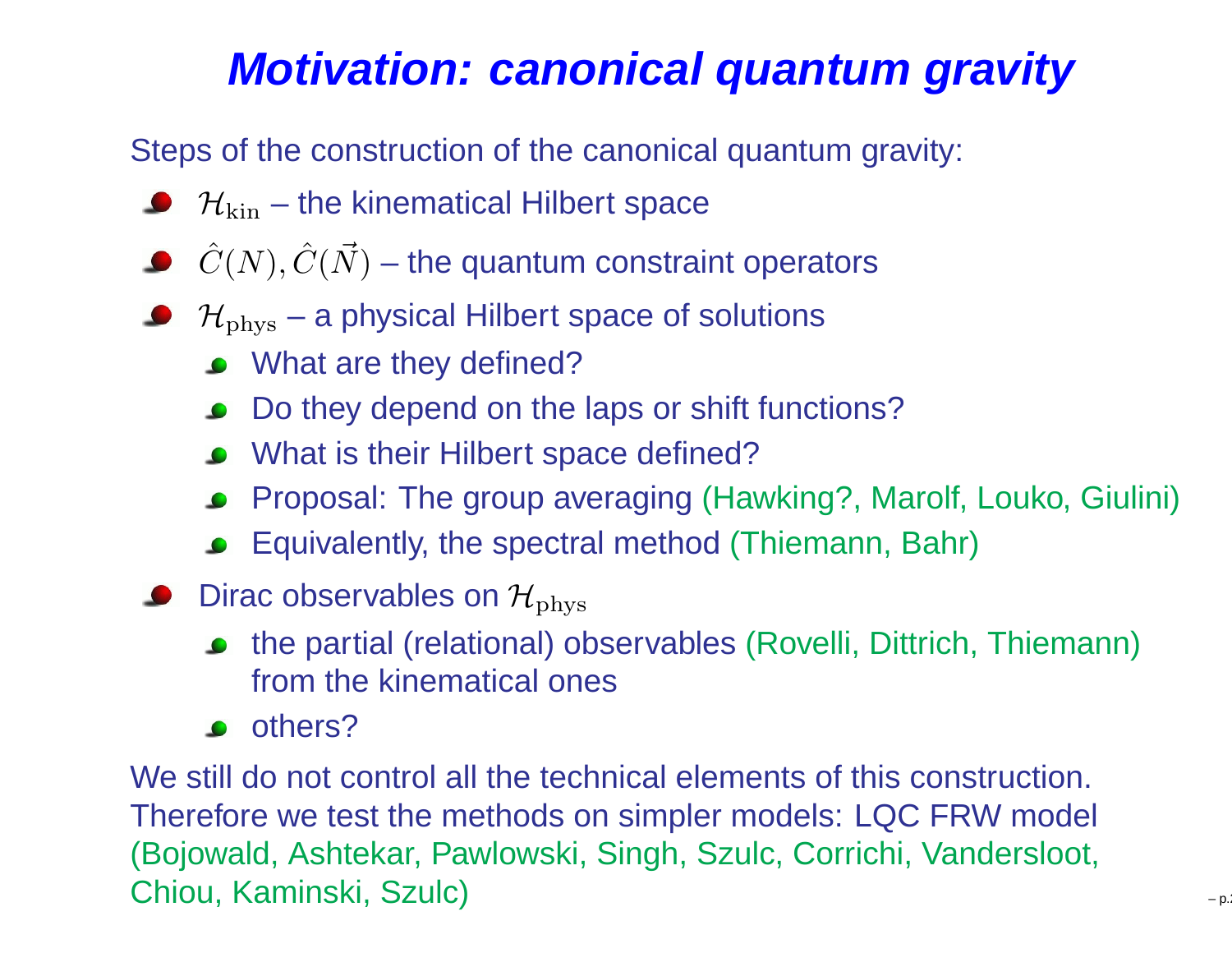# **Group Averaging**⇒ **Spectral Decomposition**

#### Group averaging:

- $G\subset U(\mathcal{H}_{\rm kin})$  a subgroup of the group of unitary operators.
- $\mathcal{H}_{{\rm kin}}\ni\psi\mapsto\int dg\,\langle U_g\psi|$  a distribution in some domain in  $\mathcal{H}_{{\rm kin}}$
- Spectral Decomposition
	- $\hat{C}$  the constraint operator in  $\mathcal{H}_\text{kin}$
	- **ISOMORPHISM**

$$
\mathcal{H}_{\mathrm{kin}} \supset \Psi \mapsto (\Psi_{\lambda})_{\lambda \in \mathbb{R}}, \quad \Psi_{\lambda} \in \mathcal{H}_{\lambda}, \tag{1}
$$

$$
(\widehat{C}\Psi)_{\lambda} = \lambda \Psi_{\lambda}, \quad (\Psi|\Psi') = \int d\mu(\lambda)(\Psi_{\lambda}|\Psi'_{\lambda})_{\lambda}.
$$
 (2)

- continuity in  $\lambda$  if not an eigenvalue
- $\mathcal{H}_{\text{phys}}\ :=\ \mathcal{H}_{\lambda=0}$

by GA to SD (half heuristic, can be made rigorous for <sup>a</sup> point orabsolutely continuous spectrum - Kaminski ):

$$
(\Psi_{\lambda}) \mapsto \int d\mu(t)e^{it\hat{C}}(\Psi_{\lambda}) = \int d\mu(t)e^{it\lambda}(\Psi_{\lambda}) = (\delta(\lambda)\Psi_{\lambda})
$$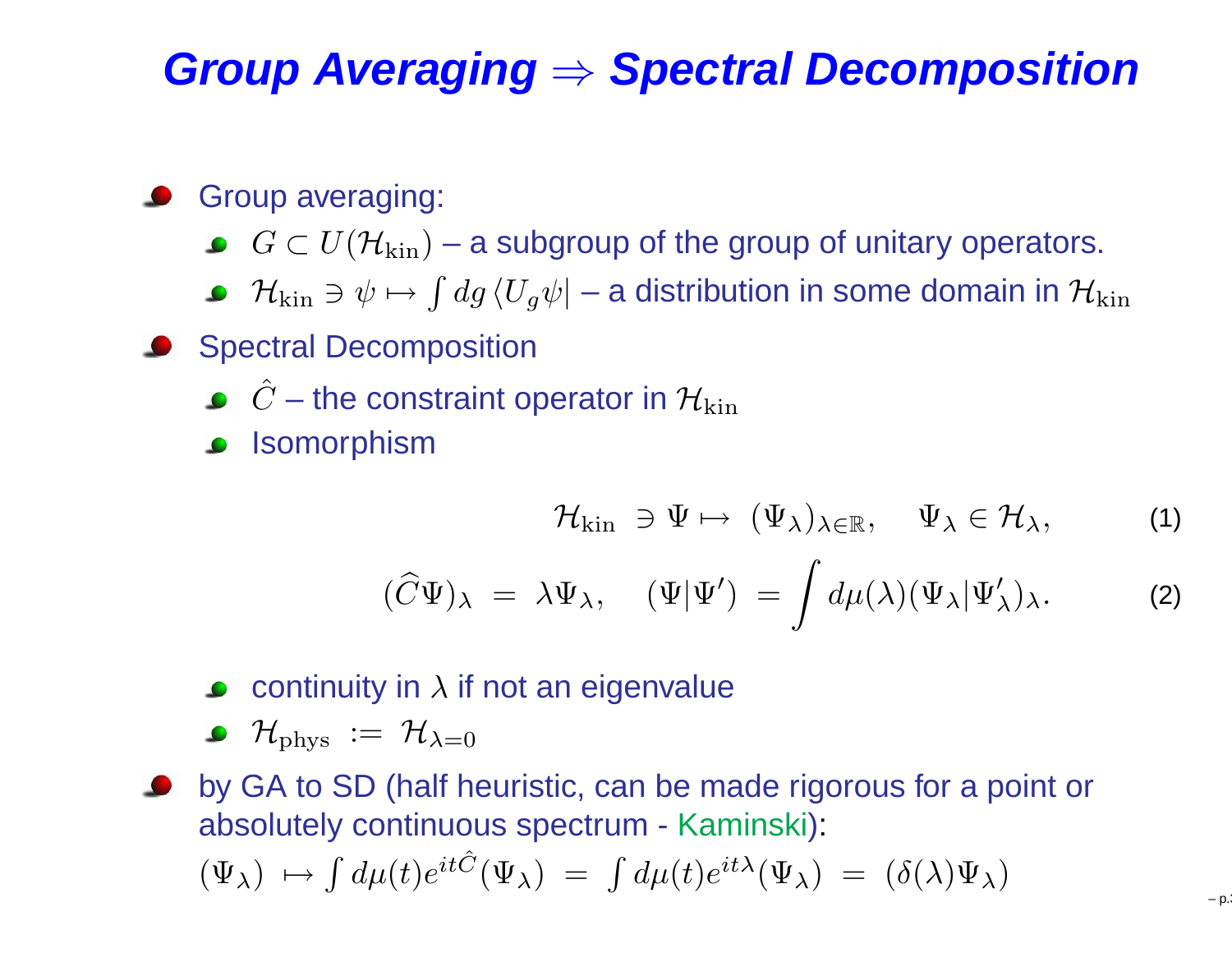#### **Example: the relativistic spin-less particle in 2D**

#### Kinematics:

 $\mathcal{H}_{\mathrm{kin}}~=~L^2$  $^{2}(\mathbb{R}\otimes\mathbb{R})$ 

• 
$$
\hat{x}^{\mu}\Psi(t,x) = x^{\mu}\Psi(t,x)
$$
 and  $\hat{p}^{\mu}\Psi(t,x) = -i\partial_{\mu}\Psi(t,x)$ 

$$
\bullet \quad \Psi(t,x) \ = \ \tfrac{1}{2\pi} \int \, d\omega dk \; \Psi(\omega,k) e^{i\omega t - i k x},
$$

 $\hat{C}~=~\hat{p}_t^2$  $t^{-}$  $\hat{p}^2_{\scriptscriptstyle \mathcal{I}}$  $\frac{2}{x}-m^2$  $^2$ , and  $\hat{p}_{\mu}T^{\mu}\geq 0$  for every future oriented  $T^{\mu}$ 

The spectral decomposition ( $\lambda:=\omega^2$  $^2-k^2$  $^{2})$ 

$$
\Psi(t,x) = \int d\lambda \frac{dk}{2\sqrt{\lambda + k^2}} (\Psi(\sqrt{\lambda + k^2}, k) e^{i\sqrt{\lambda + k^2}t + ikx} + \Psi(-\sqrt{\lambda + k^2}, k) e^{-i\sqrt{\lambda + k^2}t + ikx})
$$
\n(3)

solutions for  $\lambda=\lambda_0\geq 0\text{: }\Psi(\omega,k)~=~\delta(\lambda-\lambda_0)\Psi(\sqrt{\lambda_0+k^2},k)$ 

$$
\bullet \quad (\Psi|\Psi')_{\lambda_0} \ = \ \int \frac{dk}{2\sqrt{\lambda_0 + k^2}} \overline{\Psi(\sqrt{\lambda_0 + k^2}, k)} \Psi'(\sqrt{\lambda_0 + k^2}, k)
$$

due to the continuity in  $\lambda$  it makes sense to set  $\,\lambda_0=m^2$ .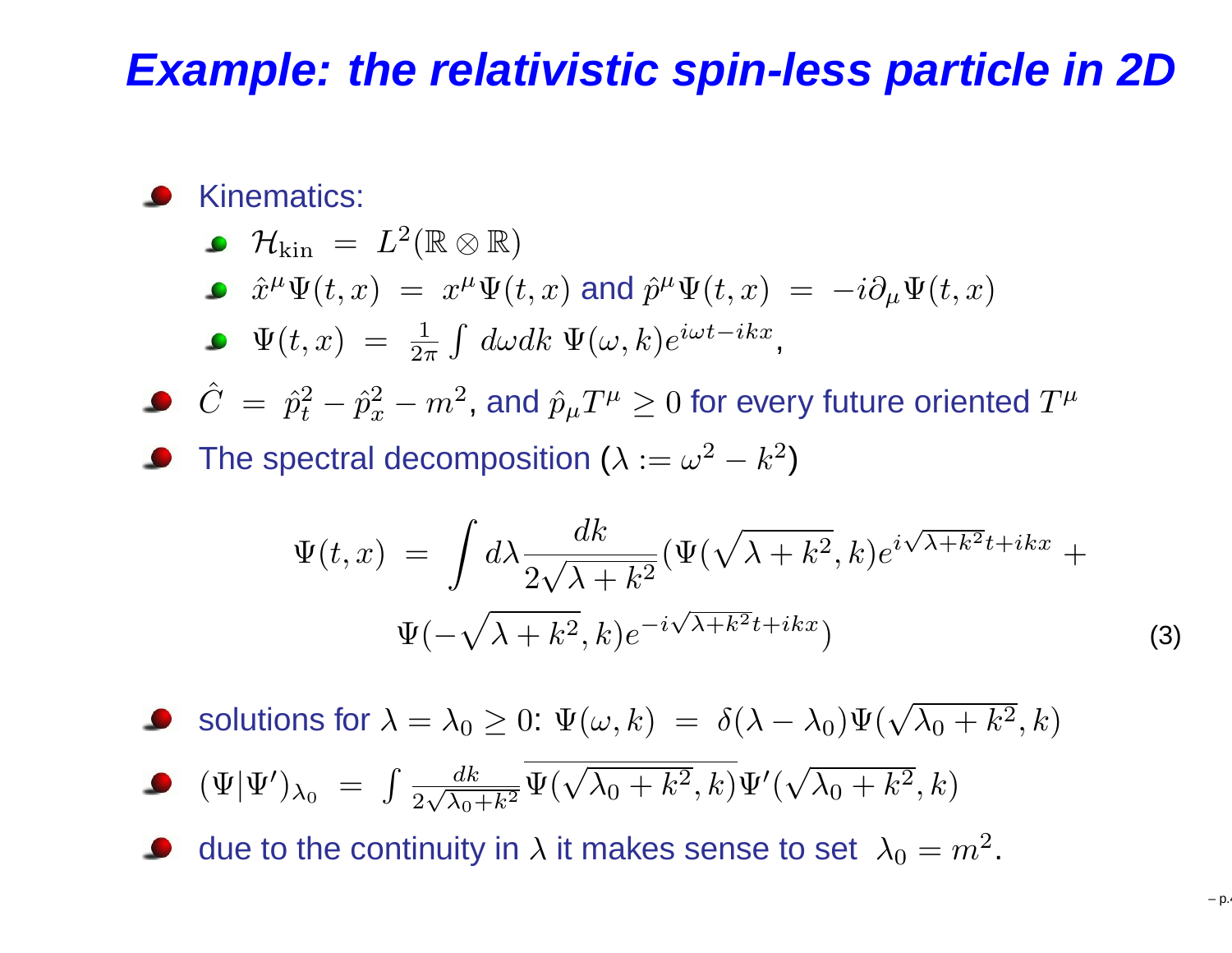#### **Classical FRW**

 $\phi$ 

$$
ds^2 = -dt^2 + a(t)^2 q_{ab}^{(0)} dx^a dx^b
$$
 (4)

 $\varphi$  . The contract of  $\varphi$ 

coupled with the homogeneous scalar field:

The constraint is either of:

$$
C(1) = \frac{1}{2} \frac{\pi^2}{V} + C_{\text{gr}} \quad \text{or} \quad C(V) = \frac{1}{2} \pi^2 + V C_{\text{gr}} \tag{5}
$$

Where,  $\tilde{\pi}$  is the canonically conjugate momentum to  $\phi$ , and:

$$
\pi \; := \; \int_{\mathcal{U}_0} \tilde{\pi}, \qquad V \; := \; \int_{\mathcal{U}_0} a^3 \sqrt{\det q^{(0)}} \tag{6}
$$

and  $\mathcal{U}_0$  is a fixed finite region ("cell") in  $\Sigma.$ 

- $C(1)$  and  $C(V)$  are equivalent. The difference may be in the quantum theory
- $C_{\rm gr}$  has the cosmological constant term  $\sim~-\Lambda V^2$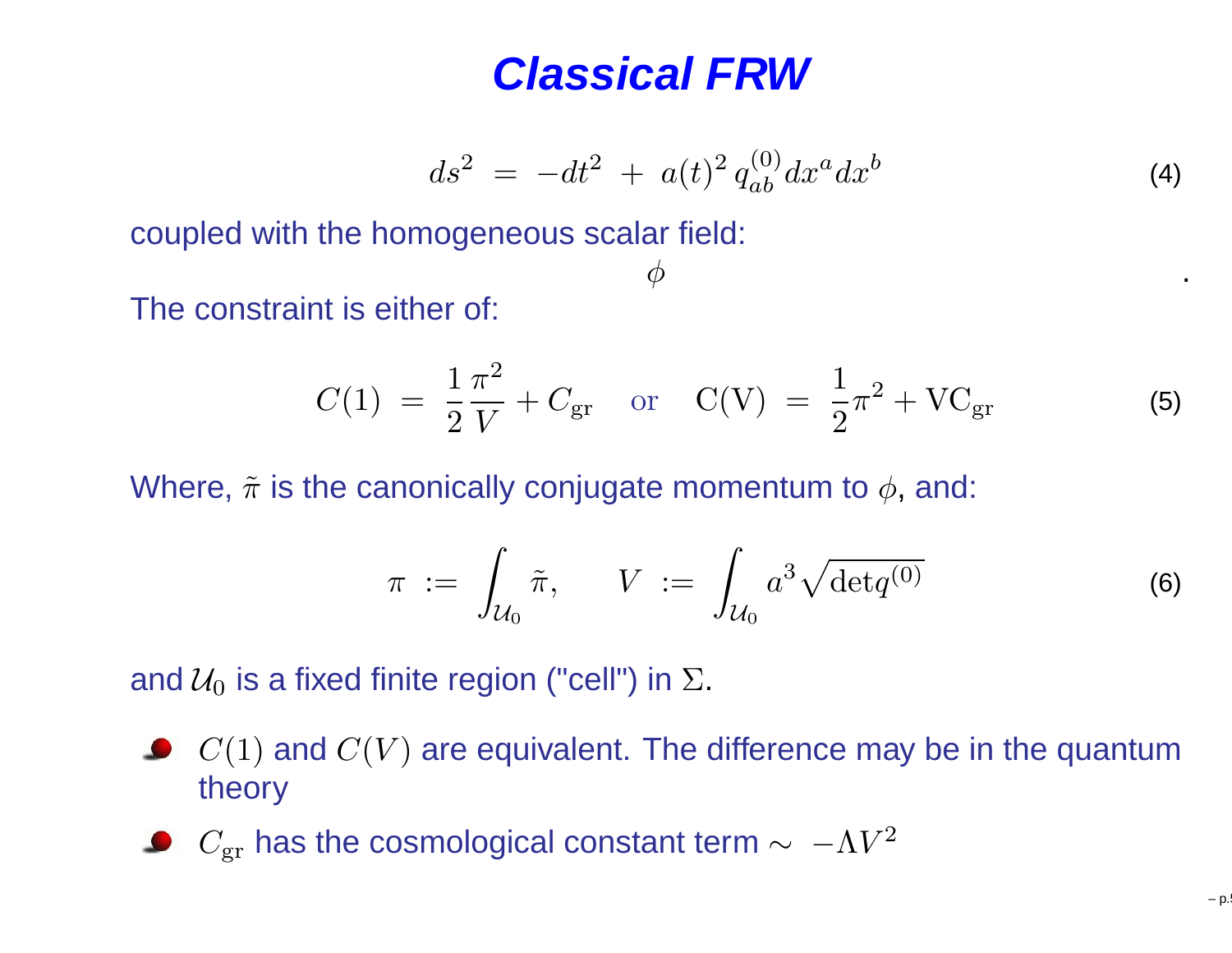#### **Quantum FRW**

The gravitational degrees of freedom

$$
\mathcal{H}_{\rm gr} = \overline{\rm Span}(|v\rangle : v \in \mathbb{R}), \quad \langle v|v'\rangle = \delta_{v,v'} \tag{7}
$$

$$
\hat{V}|v\rangle = V_0|v||v\rangle, \quad \hat{h}_{\nu}|v\rangle = |v+\nu\rangle, \tag{8}
$$

#### $V_0=...$  and  $\hat{h}$ ν $_{\nu}$  involves  $da/dt.$ The scalar field degrees of freedom

$$
\mathcal{H}_{\rm sc} = L^2(\mathbb{R}) \tag{9}
$$

$$
\hat{\phi}\psi(\phi) = \phi\psi(\phi), \qquad \hat{\pi}\psi(\phi) = \frac{\hbar}{i}\partial_{\phi}\psi(\phi). \tag{10}
$$

 $\mathcal{H}_{\rm kin}\,=\,\mathcal{H}_{\rm sc}\otimes\mathcal{H}_{\rm gr}.$ The sympathyse second The quantum constraint operator is either of:

$$
\widehat{C}(1) = \frac{1}{2}\hat{\pi}^{2} \otimes \widehat{V^{-1}} + 1 \otimes \widehat{C}_{\text{gr}} \quad \text{or} \quad \widehat{C}(V) = \frac{1}{2}\hat{\pi}^{2} \otimes 1 + 1 \otimes \widehat{V^{-1}}^{-1/2} \widehat{C_{\text{gr}}} \widehat{V^{-1}}^{-1/2}
$$
\n(11)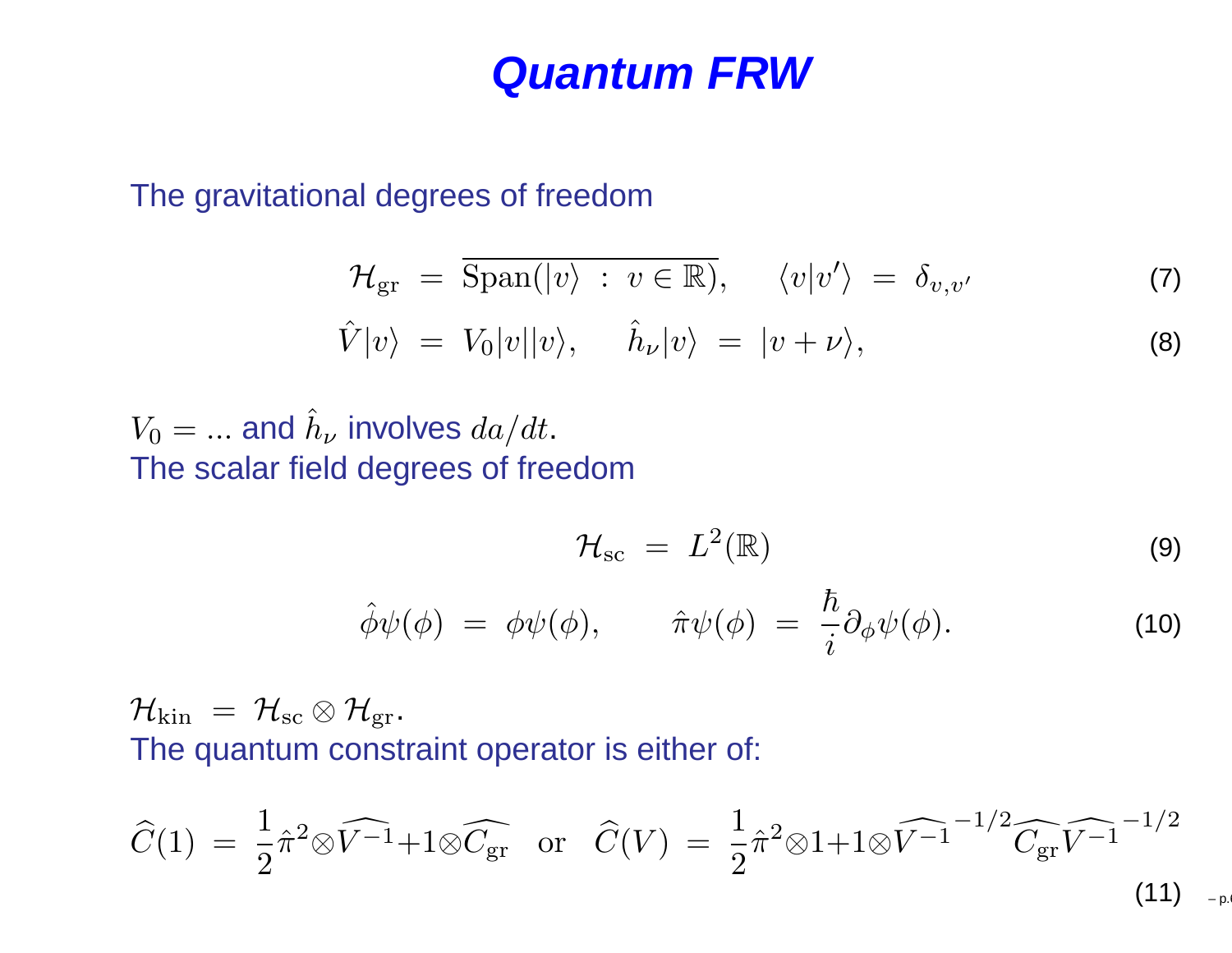### $\boldsymbol{P}$ reliminary comparison between  $\hat{C}(V)$  and  $\hat{C}(1)$

- $\hat{C}(V)$ 
	- The operator is essentially self adjoint when  $\Lambda < 0$  however it admits inequivalent self-adjoint extensions when  $\Lambda>0$ (Kaminski, L, P).
	- The Group Averaging framework gives the Ashtekar-Pawlowski-Singh model (Ashtekar, Pawlowski, Singh).
	- Non-equivalent s.a. extensions give non-equivalent quantummodels.
- $\bullet$   $\hat{C}(1)$ 
	- The operator is essentially self adjoint for every value of the cosmological constant, and for every type of the symmetry group, for every closed and for every open universe (L, Kaminski, Pawlowski).
	- The GA framework?
	- Comparison with the APS model?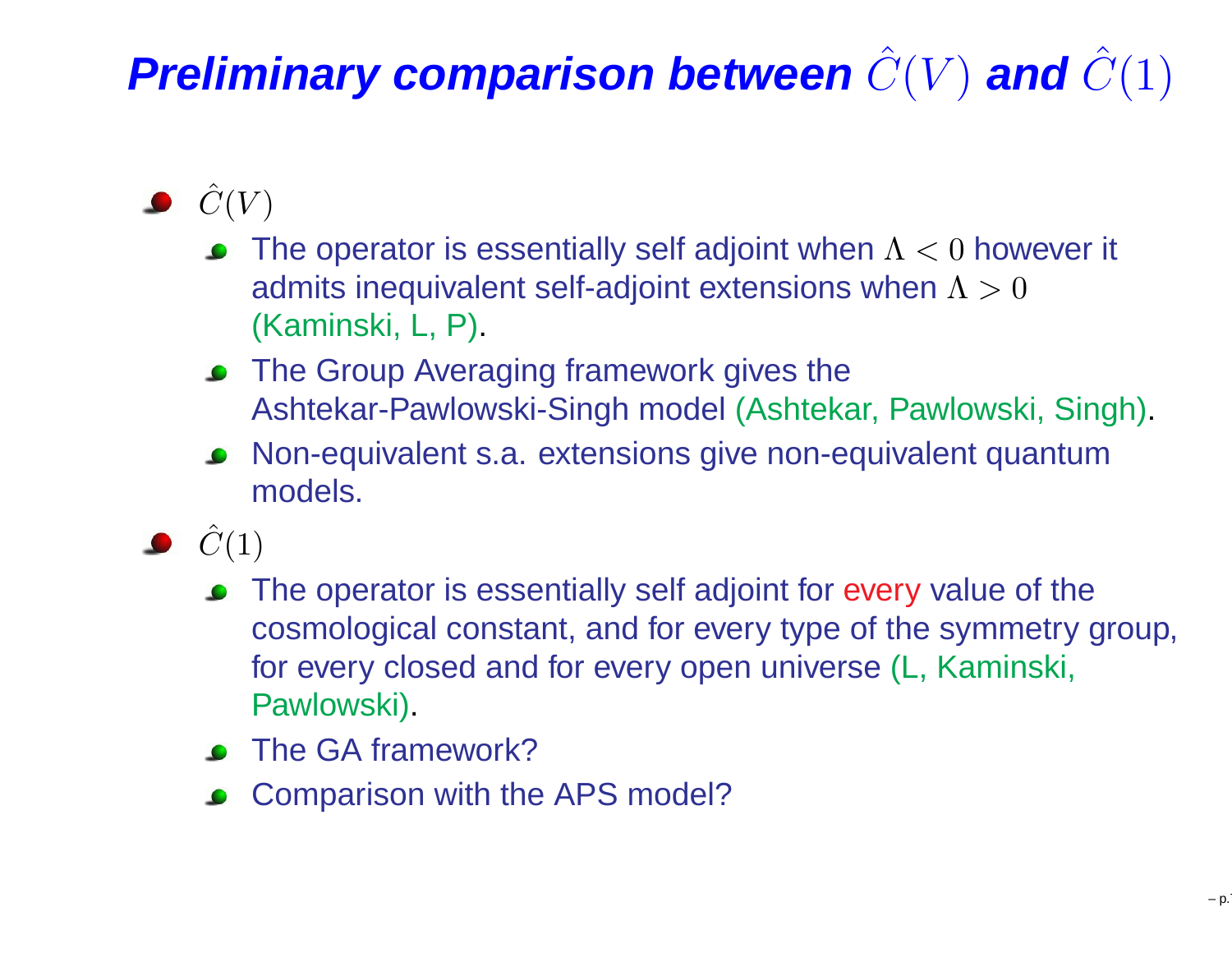#### **The Spectral Decomposition**

Below we will restrict the Hilbert space  $\mathcal{H}_{\mathrm{gr}}$  to a subspace - one of the APS super-selection sectors. This restriction will be irrelevant in the  $\Lambda < 0$ case, and relevant only for the details of the  $\Lambda>0$  case:  $\mathcal{H}_{\rm kin}\ =\ \mathcal{H}_{\rm sc}\otimes \mathcal{H}_{\rm gr}$ 

$$
\mathcal{H}_{\rm gr} = \overline{\rm Span}(\langle |v\rangle + |-v\rangle) : v \in 4\mathbb{Z}), \qquad \mathcal{H}_{\rm sc} = L^2(\mathbb{R}) \qquad (12)
$$

$$
\hat{\phi}\psi(\phi) = \phi\psi(\phi), \qquad \hat{\pi}\psi(\phi) = \frac{\hbar}{i}\partial_{\phi}\psi(\phi) \qquad (13)
$$

$$
\hat{C} := \hat{C}(1) = \frac{1}{2}\hat{\pi}^2 \otimes \widehat{V^{-1}} + 1 \otimes \widehat{C_{\text{gr}}}
$$
 (14)

What we look for is the spectral decomposition of  $\hat{C}$ :

$$
\mathcal{H}_{\mathrm{sc}}\otimes\mathcal{H}_{\mathrm{gr}}\;\ni\Psi\mapsto\;\{\Psi_{\lambda}\}_{\lambda\in\mathbb{R}},\quad\Psi_{\lambda}\in\mathcal{H}_{\lambda},\tag{15}
$$

$$
(\widehat{C}\Psi)_{\lambda} = \lambda \Psi_{\lambda}, \quad (\Psi|\Psi') = \int d\mu(\lambda)(\Psi_{\lambda}|\Psi'_{\lambda})_{\lambda}.
$$
 (16)

And:

$$
\mathcal{H}_{\text{phys}} \ := \ \mathcal{H}_{\lambda=0}.
$$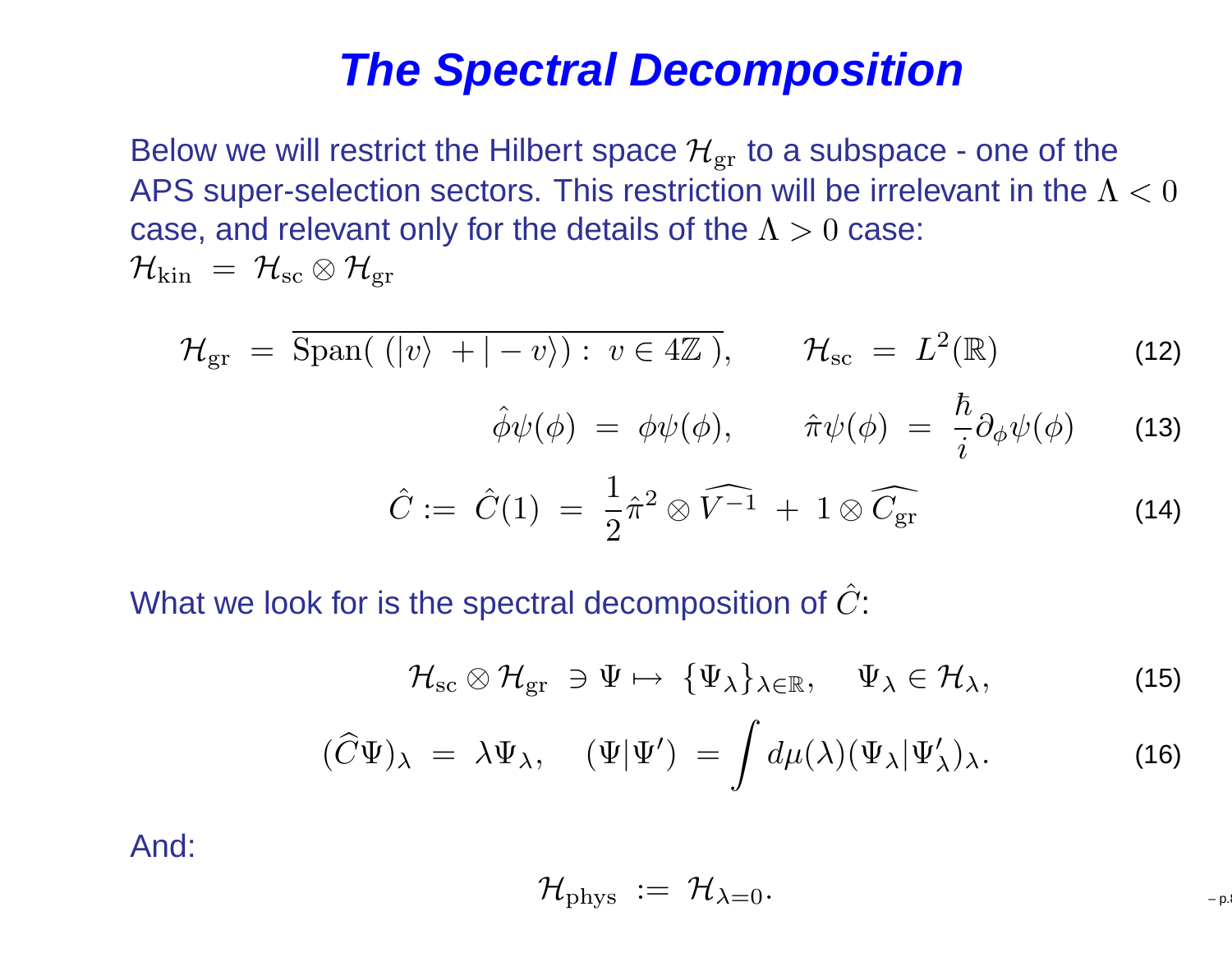## **The** <sup>Λ</sup> <sup>&</sup>lt; <sup>0</sup> **case, decomposition**

Derivation of the spectral decomposition

 ${\cal H}_{\rm sc}\otimes{\cal H}_{\rm gr}\;=\; \int^\oplus d\lambda {\cal H}_\lambda,\;\;\hat C\;=\;\frac12\hat\pi^2\otimes\hat\Pi\;.$  $\hat{C}_\mathrm{c}\otimes\mathcal{H}_\mathrm{gr}\ =\ \int^\oplus d\lambda \mathcal{H}_\lambda,\ \ \ \hat{C}\ =\ \frac{1}{2}\hat{\pi}^2\otimes\widehat{V^{-1}}\ +\ 1\otimes \widehat{C_\mathrm{gr}},$ For every  $\pi\geq 0$ , there is an orthonormal basis  $\{\tilde{e}_{\lambda_n(\pi),\pi}\in \mathcal{H}_{{\rm gr}}\}_{n\in\mathbb{N}}$ , such that

$$
\left(\frac{1}{2}\pi^2\widehat{V^{-1}} + \widehat{C_{\text{gr}}}\right)\tilde{e}_{\lambda_n(\pi),\pi} = \lambda_n(\pi)\tilde{e}_{\pi_n(\lambda),\pi} \tag{17}
$$

– p.!

$$
\Psi(\phi, v) = \int_{-\infty}^{\infty} d\pi \sum_{n=1}^{\infty} \tilde{\Psi}(\lambda_n(\pi), \pi) e^{i\pi \phi} \tilde{e}_{\lambda_n(\pi), |\pi|}(v)
$$
\n(18)

$$
= \int d\lambda \sum_{n>n\lambda,\sigma=\pm 1} |\frac{d\lambda_n(\pi)}{d\pi}|^{-\frac{1}{2}} \tilde{\Psi}(\sigma \pi_n(\lambda), \lambda) e^{\sigma i \pi_n(\lambda) \phi} |\frac{d\lambda_n(\pi)}{d\pi}|^{-\frac{1}{2}} \tilde{e}_{\lambda, \pi_n(\lambda)}(v)
$$

$$
= \int d\lambda \sum_{n>n_{\lambda}, \sigma=\pm 1} \Psi(\sigma \pi_n(\lambda), \lambda) e^{\sigma i \pi_n(\lambda) \phi} e_{\lambda, \pi_n(\lambda)}(v) \tag{19}
$$

$$
e_{\lambda,\pi_n(\lambda)}(v) := |\frac{d\lambda_n(\pi)}{d\pi}|^{-\frac{1}{2}} \tilde{e}_{\lambda,\pi_n(\lambda)}(v), \tag{20}
$$

$$
(\Psi|\Psi')_{\text{sc}\otimes\text{gr}} = \int d\lambda \sum_{n\geq n_{\lambda},\sigma=\pm} \overline{\Psi(\lambda,\sigma\pi_n(\lambda))} \Psi'(\lambda,\sigma\pi_n(\lambda)) \tag{21}
$$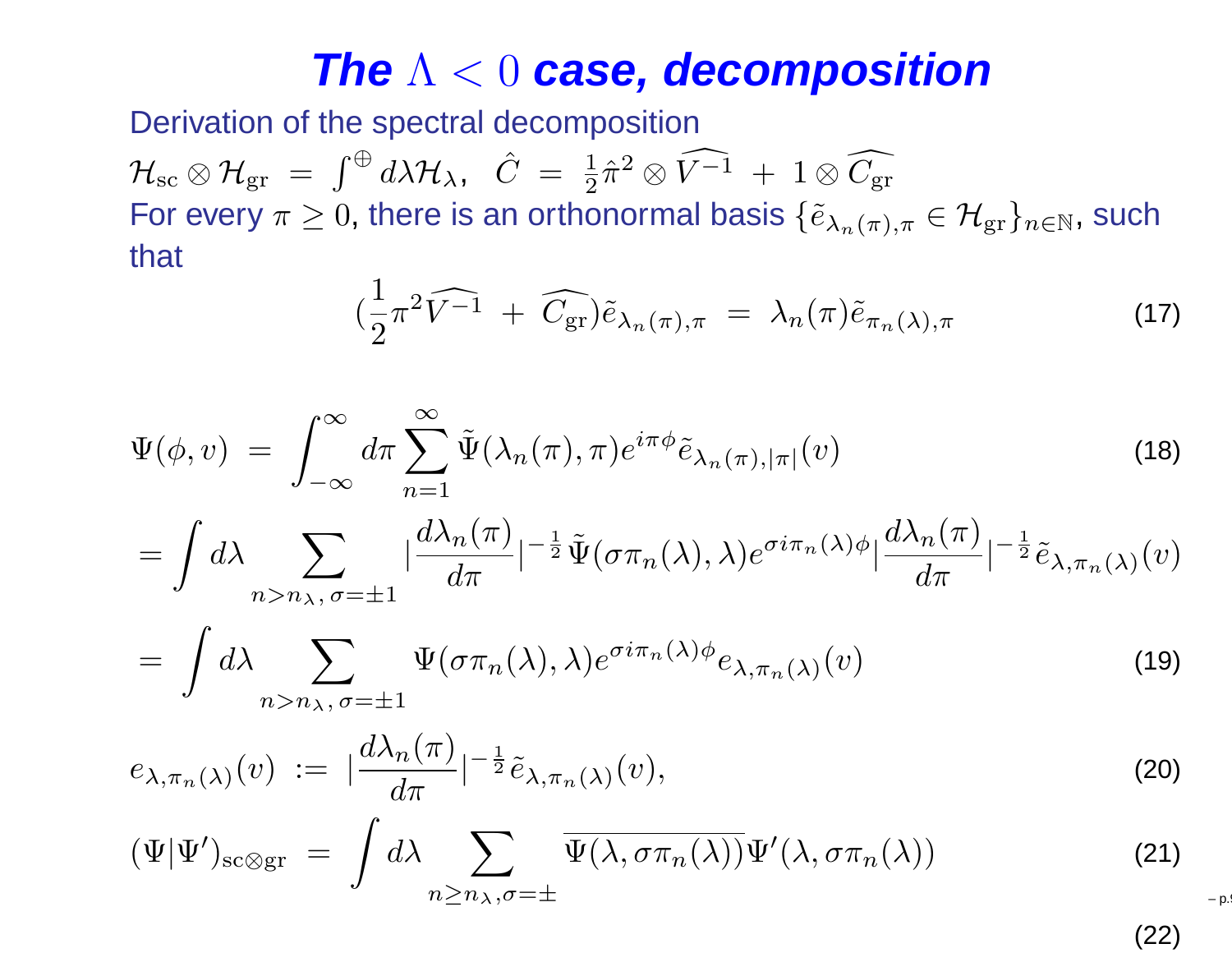## **The** <sup>Λ</sup> <sup>&</sup>lt; <sup>0</sup> **case, new scalar product**

$$
\langle \widehat{C_{\rm gr}} \tilde{e}_{\lambda_n(\pi), |\pi|} | \tilde{e}_{\lambda_{n'}(\pi'), |\pi'|} \rangle - \langle \tilde{e}_{\lambda_n(\pi), |\pi|} | \widehat{C_{\rm gr}} \tilde{e}_{\lambda_{n'}(\pi'), |\pi'|} \rangle = 0 \tag{23}
$$

$$
(\lambda_n(\pi) - \lambda_{n'}(\pi')) \langle \tilde{e}_{\lambda_n(\pi),|\pi|} | \tilde{e}_{\lambda_{n'}(\pi'),|\pi'|} \rangle = \tag{24}
$$

$$
= \frac{1}{2} (\pi^2 - \pi^2) \langle \tilde{e}_{\lambda_n(\pi), |\pi|} | \widehat{V^{-1}} \tilde{e}_{\lambda_{n'}(\pi'), |\pi'|} \rangle \tag{25}
$$

we find

$$
\begin{aligned}\n\left( \ (\lambda_n(\pi) = \lambda_{n'}(\pi') \), \ \pi \neq \pi' \ \right) &\Rightarrow \ 0 = \ \langle \tilde{e}_{\lambda_n(\pi),|\pi|} | \widehat{V^{-1}} \tilde{e}_{\lambda_{n'}(\pi'),|\pi'|} \rangle \\
\frac{d\lambda_n(\pi)}{d\pi} &= \ \pi \langle \tilde{e}_{\lambda_n(\pi),|\pi|} | \widehat{V^{-1}} \tilde{e}_{\lambda_n(\pi),|\pi|} \rangle\n\end{aligned}
$$
\n(26)

and it implies

$$
\langle e_{\lambda,\pi_n(\lambda)} | \widehat{V^{-1}} \pi_n(\lambda) e_{\lambda,\pi_{n'}(\lambda)} \rangle = \delta_{n,n'} \tag{27}
$$

Hence, they are orthonormal in  ${\cal H}_{\rm gr}$  with respect to a new product

$$
\langle\cdot\,|\,\cdot\rangle_{\lambda} \;=\; \langle\cdot\,|\,\widehat{V^{-1}}H_{\lambda}\cdot\rangle, \hspace{.5cm} H_{\lambda} \;=\; \sqrt{\widehat{V^{-1}}^{-1}(\lambda-\widehat{C_{\text{gr}}})} \hspace{1.5cm}\nonumber_{\text{--p.10}}
$$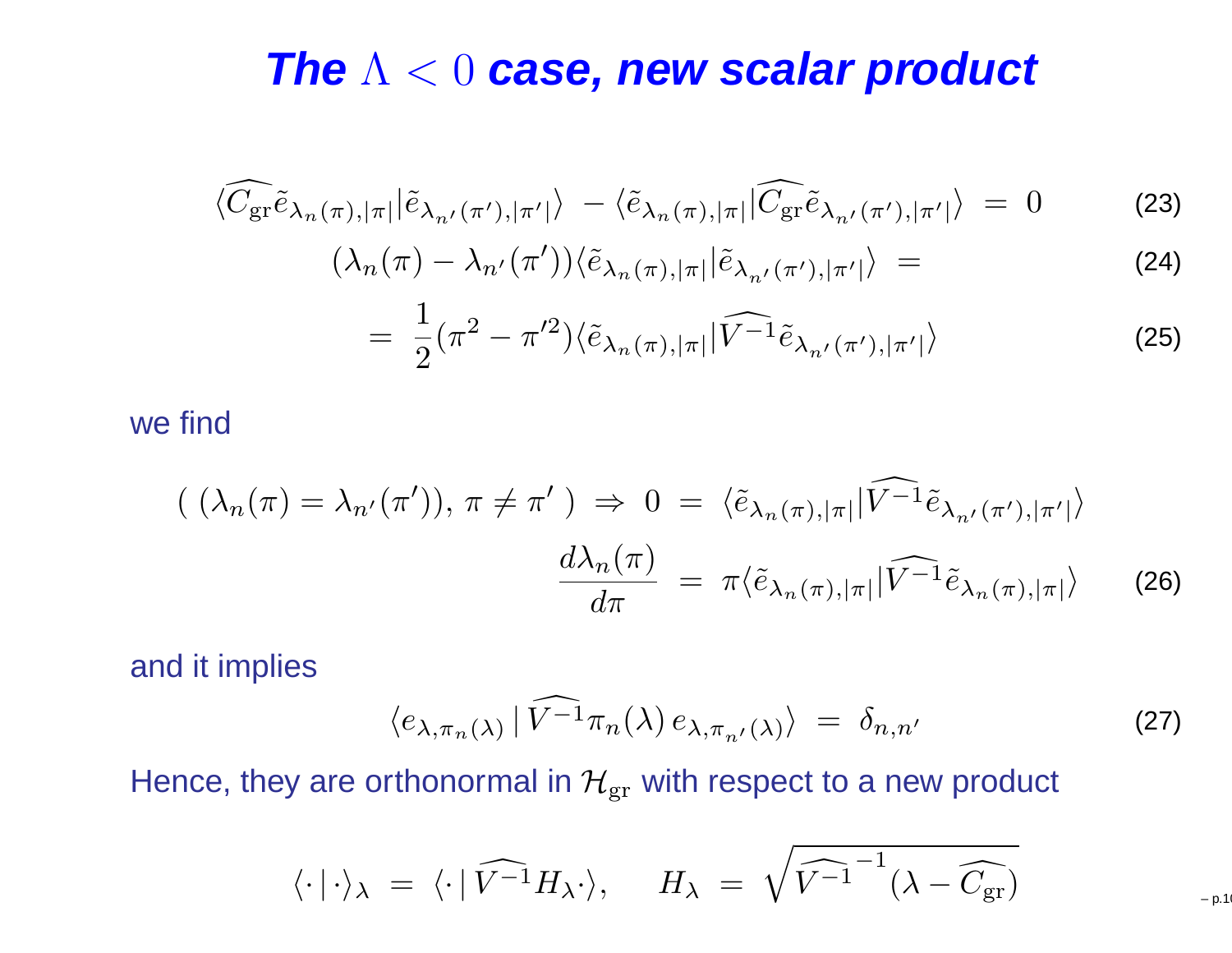## **The** <sup>Λ</sup> <sup>&</sup>lt; <sup>0</sup> **case, transformation to APS**

Now, each Hilbert space  $\mathcal{H}_\lambda$  is spanned by the distributions

$$
\Psi(\lambda', \pm \pi_n(\lambda')) = \delta(\lambda' - \lambda)\Psi(\pm \pi_n(\lambda))
$$

with the scalar product

$$
(\Psi|\Psi')_{\lambda} = \sum_{n>n_{\lambda}, \sigma=\pm} \overline{\Psi}(\sigma \pi_n(\lambda)) \Psi'(\sigma \pi_n(\lambda)).
$$

On the other hand, from each of the distributions we can construct

$$
\Psi^{\pm}(\phi, v) = \sum_{n > n_{\lambda}} \Psi(\pm \pi_n(\lambda)) e_{\lambda, \pi_n(\lambda)}(v) e^{\pm i \pi_n(\lambda) \phi},
$$

and we have (we use any instant of  $\phi$ )

$$
(\Psi|\Psi')_{\lambda} = \langle \Psi_{\phi}^{+} | \Psi_{\phi}'^{+} \rangle_{\lambda} + \langle \Psi_{\phi}^{-} | \Psi_{\phi}'^{-} \rangle_{\lambda}.
$$

In particular, for  $\lambda=0$  we derive a unitary map

$$
\mathcal{H}_{\lambda=0}\to \mathcal{H}_{\rm APS}.\hskip2in 10^{-10}
$$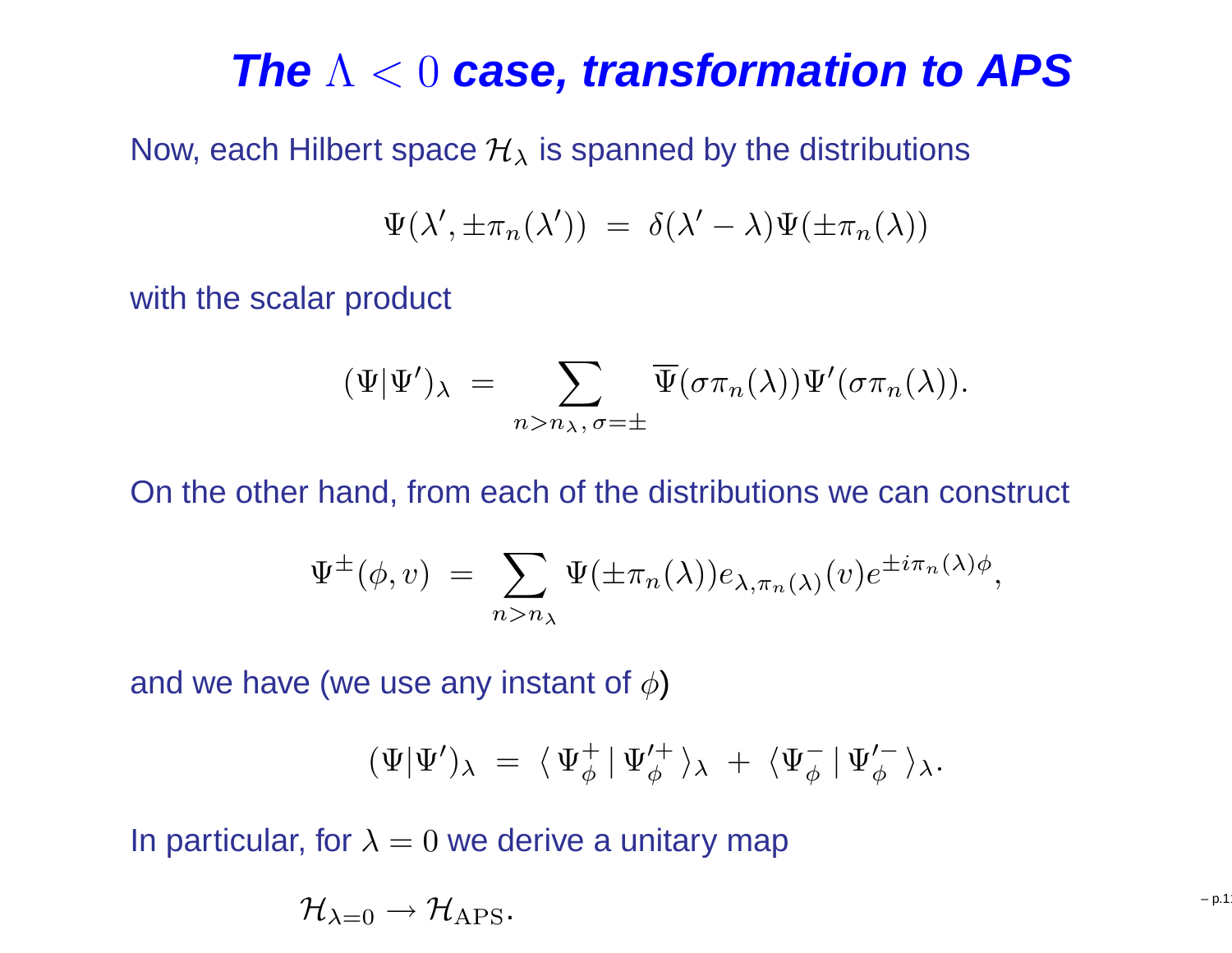## Λ <sup>&</sup>lt; <sup>0</sup>**, the Dirac observables, <sup>a</sup> new trick!**

The observable  $\hat{\pi}$  is well defined in (and preserves) each  $\mathcal{H}_\lambda$ 

$$
(\hat{\pi}\Psi)(\lambda, \pm \pi_n(\lambda)) = \pm \pi_n(\lambda)\Psi(\lambda, \pm \pi_n(\lambda)).
$$

Relational observables: Given a function  $(V, p_V) \mapsto \mathcal{O}(V, p_V)$ , and choosing  $\phi$  to be the reference time function, the associated Dirac observable is

$$
\mathcal{O}_{\phi_0} := \mathcal{O}(t)_{t=t_0, \text{s.t. } |\phi(t_0) = \phi_0} \tag{28}
$$

$$
\mathcal{O}(t) = \mathcal{O} + t\{\mathcal{O}, C\} + \frac{1}{2}t^2\{\{\mathcal{O}, C\}, C\} + \dots
$$
 (29)

p.12

To quantize it we write  $\mathcal{O} = (\theta(\pi) + \theta(-\pi))\mathcal{O}$ , and use the kinematic  $\hat{\mathcal{O}}$ :

$$
\theta(\pi)\mathcal{O}_{\phi_0} = \int dt \delta(t - t_0)(\theta(\pi)\mathcal{O})(t) = \int dt (\vert \{\phi, C\} \vert \delta(\phi - \phi_0)\theta(\pi)\mathcal{O})(t) =
$$
\n
$$
= \int dt (\vert V^{-1} \vert \pi \vert \delta(\phi - \phi_0)\theta(\pi)\mathcal{O})(t)
$$
\n
$$
\theta(\widehat{\pi})\widehat{\mathcal{O}}_{\phi_0} := \int dt e^{it\hat{C}} \vert \theta(\hat{\pi})\hat{\pi} \vert^{\frac{1}{2}} \delta(\phi - \phi_0) \vert \theta(\hat{\pi})\hat{\pi} \vert^{\frac{1}{2}} \widehat{V^{-1}}^{1/2} \widehat{\mathcal{O}} \widehat{V^{-1}}^{1/2} e^{-it\hat{C}},
$$
\n(30)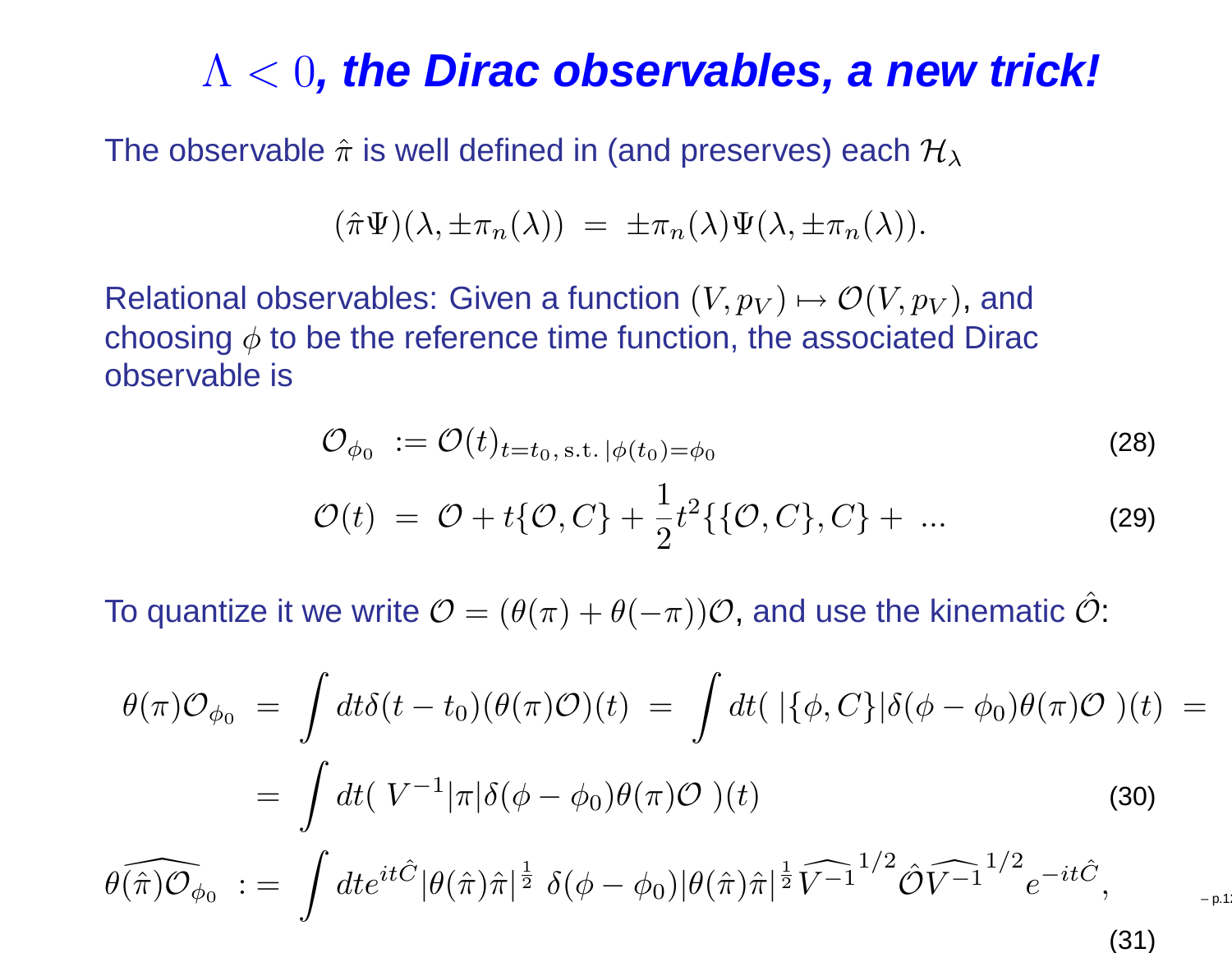## Λ <sup>&</sup>lt; <sup>0</sup>**, the equivalence with APS**

**Finally** 

$$
\widehat{\mathcal{O}_{\phi_0}}(\lambda, \sigma \pi_n(\lambda), \lambda', \sigma' \pi_n(\lambda')) = \delta(\lambda - \lambda') \delta_{\sigma, \sigma'}(e^{\sigma i(\pi_n(\lambda) - \pi_{n'}(\lambda))\phi_0}) \cdot \left| \pi_n(\lambda)\right|^{\frac{1}{2}} \left| \pi_{n'}(\lambda)\right|^{\frac{1}{2}} \left\langle e_{\lambda, \pi_n(\lambda)} | \widehat{V^{-1}}^{1/2} \widehat{\mathcal{O}} \widehat{V^{-1}}^{1/2} e_{\lambda, \pi_{n'}(\lambda)} \right\rangle
$$
\n(32)

It preserves each Hilbert space  $\mathcal{H}_\lambda \;$  and induces (acting by duality) therein an operator  $\widehat{\mathcal{O}_{\phi_{0}}}$  $\phi_0$   $_\lambda$  ,

$$
\widehat{\mathcal{O}_{\phi_0}} \{\Psi_\lambda\}_{\lambda \in \mathbb{R}} \;=\; \{\widehat{\mathcal{O}_{\phi_0}}_\lambda \Psi_\lambda\}_{\lambda \in \mathbb{R}}
$$

In particular, in  ${\cal H}_{\rm phys} \ =\ {\cal H}_{\lambda=0} \ \ \hbox{this result coincides with the APS}$ construction, that is with  $\hat{C}(V)$ .

 Summary: this derivation was very general. The only information weused, was the existence of orthonormal basis in  $\mathbf{H}_{\text{gr}}$  of the eigenvectors of the operator  $\hat{C}_{\text{gr}}$ . The result coincides with the one obtained from  $\hat{C}(V)$ . However: If we do not introduce  $1 = \theta(\pi) + \theta(-\pi)$ , then the positive and negative frequencies talk to each other.  $\blacksquare$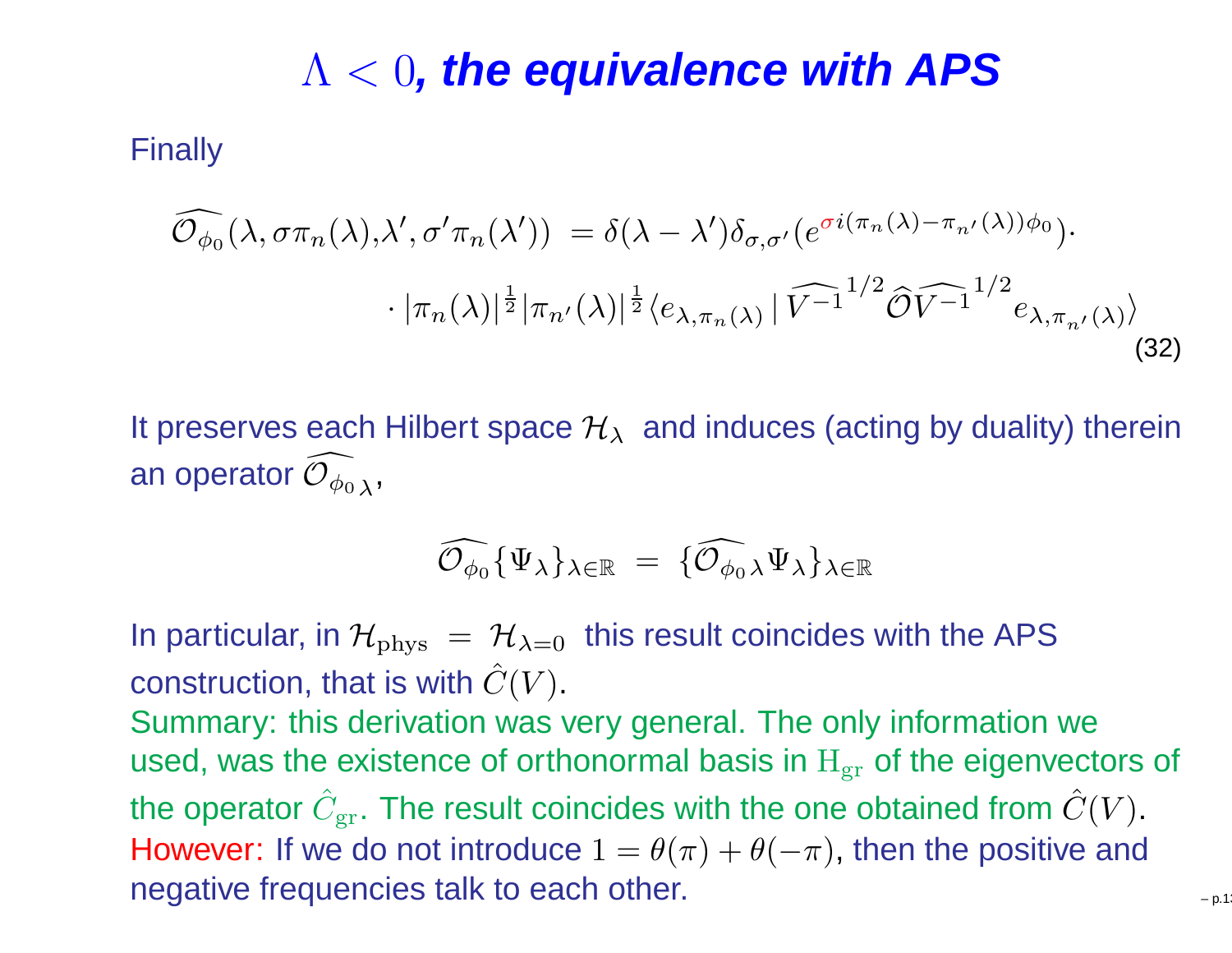## **The** <sup>Λ</sup> <sup>&</sup>gt; <sup>0</sup> **case (non-unique in APS)**

The first step: the spectral decomposition  $\mathcal{H}_{\rm sc}\otimes\mathcal{H}_{\rm gr,\epsilon=0}\ =\ \int^\oplus d\lambda\mathcal{H}_\lambda\colon$ For every  $\pi\geq 0$ , there is a normalized to  $\delta$  basis  $\{\tilde{e}_{\lambda,\pi}\}_{\lambda\in\mathbb{R}}$  in  $\mathcal{H}_\text{gr}$ ,

$$
(\frac{1}{2}\pi^2\widehat{V^{-1}} + \widehat{C_{\text{gr}}})\tilde{e}_{\lambda,\pi} = \lambda\tilde{e}_{\lambda,\pi}, \qquad \langle \tilde{e}_{\lambda,\pi} | \tilde{e}_{\lambda',\pi} \rangle = \delta(\lambda - \lambda')
$$

$$
\Psi(\phi, v) = \int d\lambda d\pi \tilde{\Psi}(\lambda, \pi) e^{i\pi \phi} \tilde{e}_{\lambda,\pi}(v), \qquad (\Psi|\Psi')_{\text{sc} \otimes \text{gr}} = \int d\lambda d\pi \tilde{\Psi}(\lambda, \pi) \tilde{\Psi}'(\lambda, \pi)
$$

Given  $\lambda_0$ , the Hilbert space  $\mathcal{H}_{\lambda_0}$  is the space of distributions:

$$
\tilde{\Psi}(\lambda_0, \pi) = \delta(\lambda - \lambda_0) \tilde{\Psi}(\pi)
$$

with the scalar product

$$
(\Psi|\Psi')_{\lambda_0} \;=\; \int d\pi \overline{\Psi(\pi)} \Psi'(\pi).
$$

But: Can we express <sup>a</sup> solution as

$$
\Psi(\phi, v) := " \int d\pi \tilde{\Psi}(\pi) e^{i\pi \phi} \tilde{e}_{\lambda=0, \pi}(v)" \quad ?
$$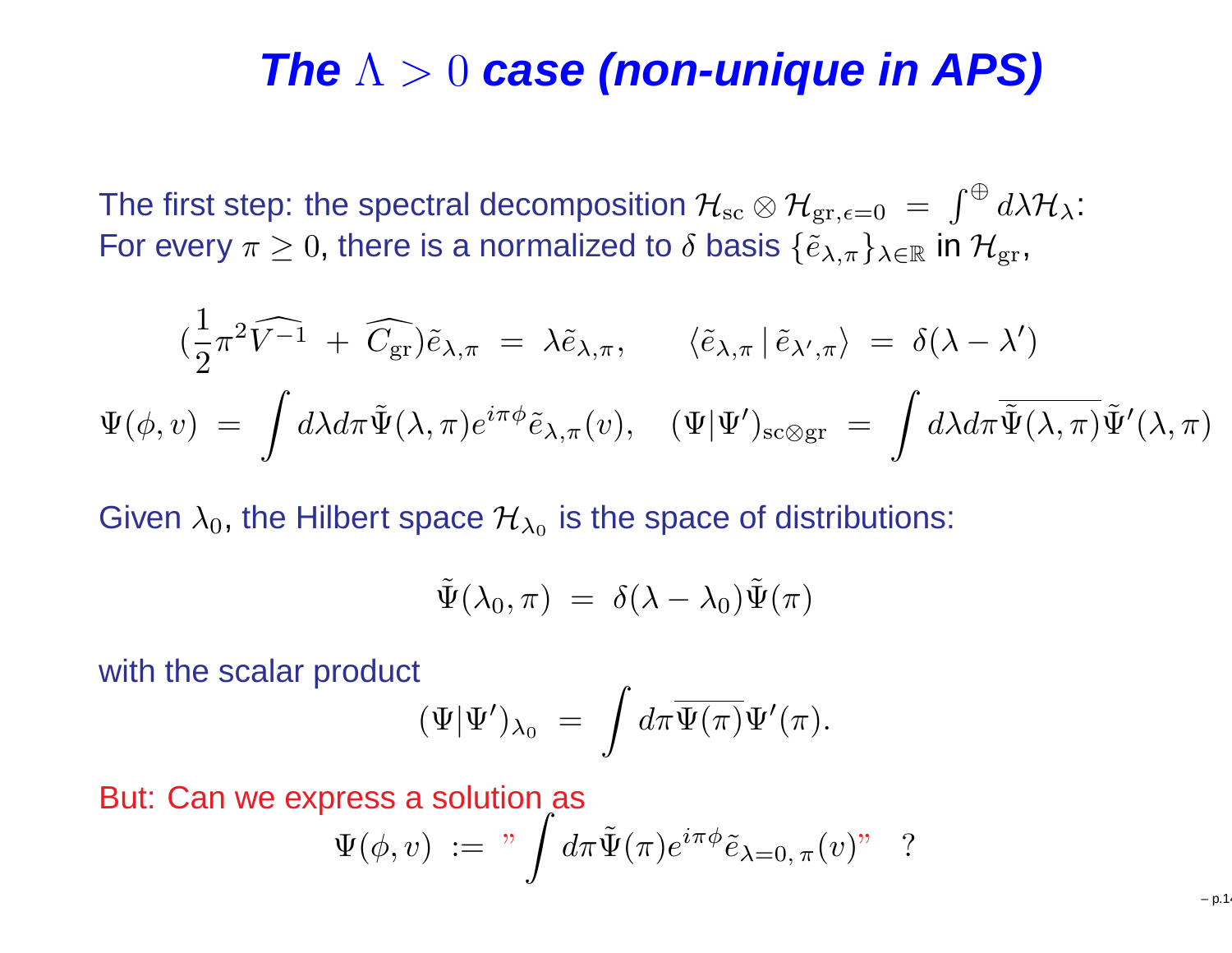## Λ <sup>&</sup>gt; <sup>0</sup>**, the normalizations**

We need to study the family  $\{\tilde{e}_{\lambda,\pi}\}_{\pi\geq 0}$  corresponding to a fixed  $\lambda.$ This time, we find that rather then  $0$  on the right hand side...,

$$
\lim_{N \to \infty} \sum_{n=1}^{4N} \overline{\tilde{e}_{\lambda,\pi}(4n)} \widehat{C_{gr}} \tilde{e}_{\lambda,\pi'}(4n) - \overline{\widehat{C_{gr}} \tilde{e}_{\lambda,\pi}(4n)} \tilde{e}_{\lambda,\pi'}(4n) = b \sin(a(\pi,\lambda) - a(\pi',\lambda))
$$

where  $a$  is some function  $(\lim_{\pi\to\infty}a(\pi,\lambda)=\infty)$ . This implies

$$
\frac{1}{2}(\pi^2 - \pi^2) \sum_{n=1}^{\infty} \overline{\tilde{e}_{\lambda,\pi}(4n)} \widehat{V}^{-1} \tilde{e}_{\lambda,\pi'}(4n) = b \sin(a(\pi,\lambda) - a(\pi',\lambda)) \tag{33}
$$

Therefore  $\widetilde{e}_{\lambda,\pi} \in \mathcal{H}_{\mathrm{gr}}'$  endowed with  $\langle\cdot|\cdot\rangle'=\langle\cdot|\widehat{V^{-1}}\cdot\rangle$ , and

$$
\langle \tilde{e}_{\lambda,\pi} | \widehat{V^-1} \tilde{e}_{\lambda,\pi'} \rangle = 2b \frac{\sin(a(\pi,\lambda) - a(\pi',\lambda))}{\pi^2 - \pi'^2}
$$
 (34)

$$
\langle \tilde{e}_{\lambda,\pi} | \widehat{V^{-1}} \tilde{e}_{\lambda,\pi} \rangle = \frac{b}{\pi} \frac{\partial a}{\partial \pi}
$$
 (35)

 $a(\pi',\lambda) = a(\pi,\lambda) + n 3.14... \Rightarrow \langle \tilde{e}_{\lambda,\pi} | \widehat{V^-1} \tilde{e}_{\lambda,\pi'} \rangle = 0.$  (36) <sub>-p.19</sub>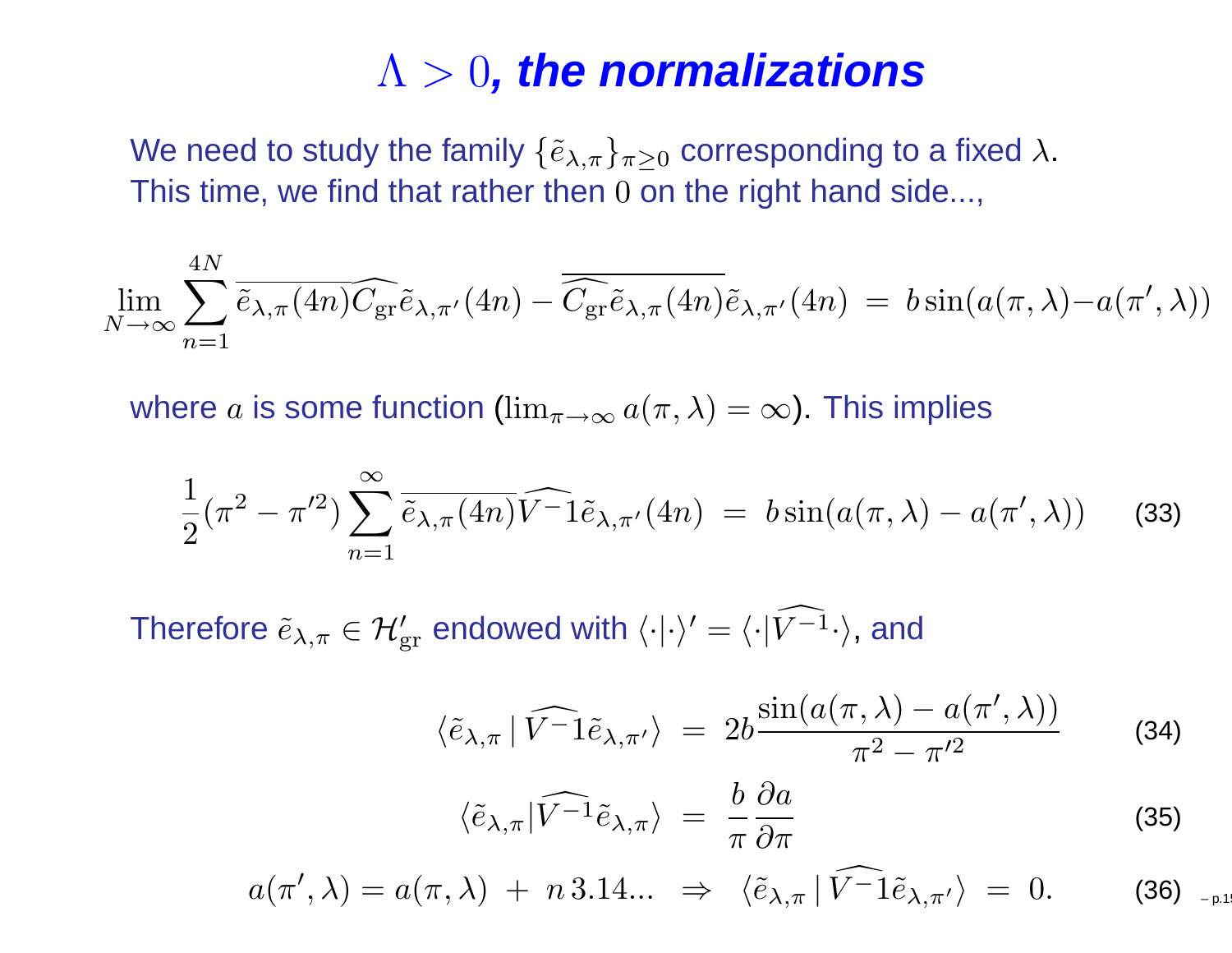## Λ <sup>&</sup>gt; <sup>0</sup>**, the first relation with APS**

Hence, for every value  $a\in[0,\,3.14...)$  and  $\lambda=0,$  (also true for non-zero  $\lambda)$ we have a sequence  $(\pi_n(a,0))_{n>n_{a,0}}$  such that

$$
a(\pi_n(a,0),0) = a - n 3.14...
$$
 (37)

and a sequence of orthogonal eigenfunctions  $(\tilde{e}_{\lambda,\pi_n(a,0)})_{n\geq n_{a,0}}$  ,

$$
\langle \tilde{e}_{\lambda=0,\pi_{n'}(a,\lambda=0)} | \widehat{V^{-1}} \tilde{e}_{\lambda=0,\pi_n(a,\lambda=0)} \rangle = 0, \quad \text{when } n' \neq n. \tag{38}
$$

What is that sequence?Let us go back to the APS formulation. Every  $a\in[0,\,3.14...)$  labels a self-adjoint extension of the operator  $−$  $-2V$  $\widehat{V^{-1}}^{-1}\widehat{C_{\mathrm{gr}}}$  in  $\mathcal{H}'_{\mathrm{gr}}.$  The operator is not positive. The sequence  $(\tilde{e}_{\lambda,\pi_n(a,\lambda)})_{n\geq n_{a,\lambda}}$  defined by  $\lambda=0$  spans the "physical" part of  $\mathcal{H}'_{\mathrm{gr}}$  corresponding to the non-negative part of the spectrum. This is exactly the subspace in which the APS physical states $\phi \mapsto \Psi_{\phi} \in \mathcal{H}_{\mathrm{gr}}'$  take the values.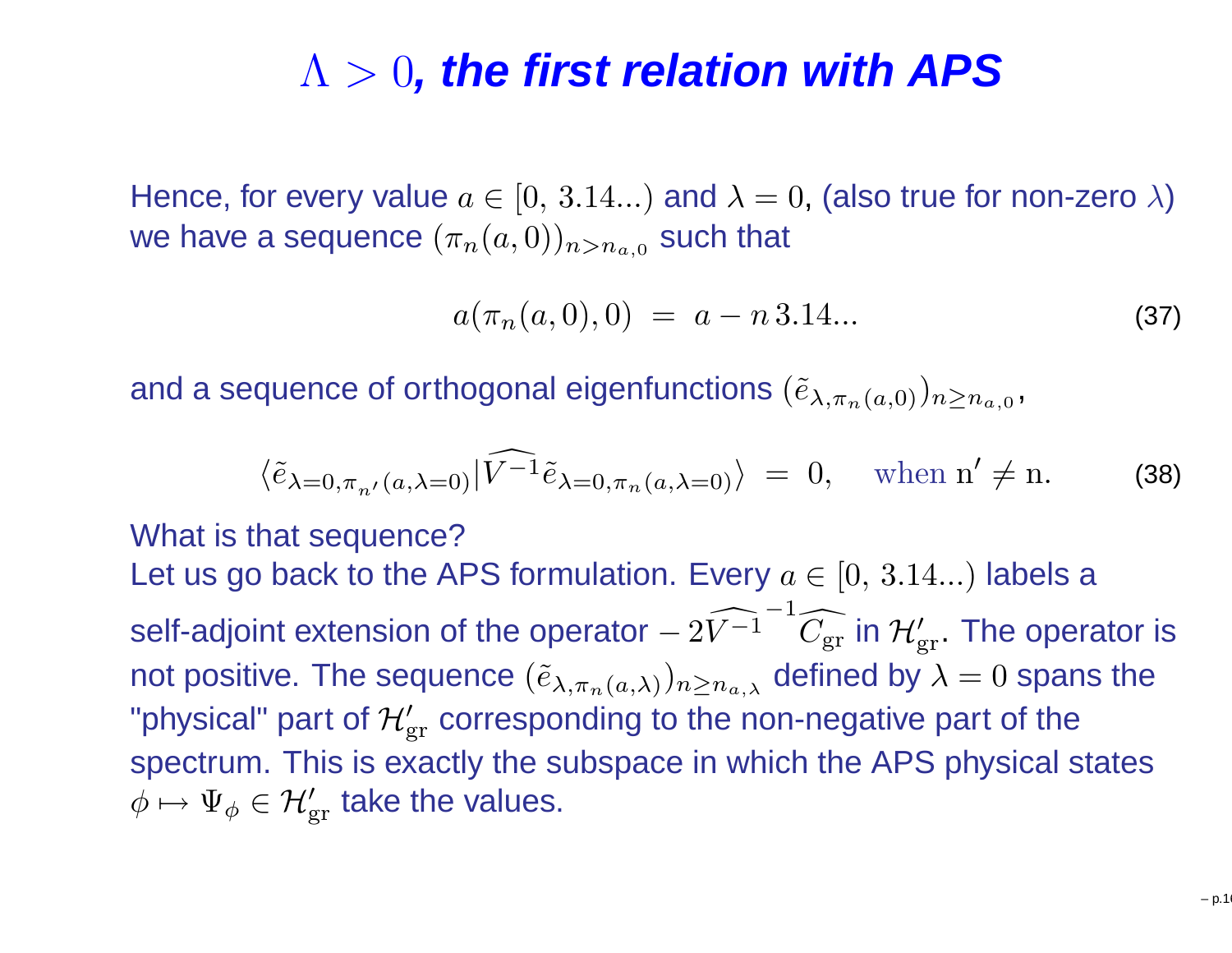## Λ <sup>&</sup>gt; <sup>0</sup>**, relations and contrast with APS**

We can write the spectral decomposition in the following way

$$
\Psi(\phi, v) = \int d\lambda d\pi \tilde{\Psi}(\lambda, \pi) e^{i\pi \phi} \tilde{e}_{\lambda, \pi}(v) =
$$
\n
$$
= \int d\lambda da \sum_{n \ge n_{a,\lambda}, \sigma = \pm} \left( \frac{\partial a}{\partial \pi} \right)^{-\frac{1}{2}} \tilde{\Psi}(\lambda, \sigma \pi(a, \lambda)) \left( \frac{\partial a}{\partial \pi} \right)^{-\frac{1}{2}} \tilde{e}_{\lambda, \pi}(v) e^{i\sigma \pi_n(a, \lambda)\phi} =
$$
\n
$$
= \int d\lambda da \sum_{n \ge n_{a,\lambda}, \sigma = \pm} \Psi(\lambda, \sigma \pi_n(a, \lambda)) e_{\lambda, \pi_n(a, \lambda)}(v) e^{i\sigma \pi_n(a, \lambda)\phi}
$$
\n(39)

$$
(\Psi|\Psi')_{\text{sc}\otimes\text{gr}} = \int d\lambda da \sum_{n\geq n_{a,\lambda},\sigma=\pm} \overline{\Psi(\lambda,\pi_n(a,\lambda))} \Psi'(\lambda,\pi_n(a,\lambda)). \tag{40}
$$

In the consequence, each physical state in the SD sense $\Psi(\lambda,\pi):=\delta(\lambda)\tilde{\Psi}(\pi)$  defines a family of the APS physical states labeled by  $a \in [0, 3.14..),$ 

$$
\Psi^{\pm,a}(\phi,v) = \sum_{n>n_{a,\lambda=0}} \Psi(\pm \pi_n(a,\lambda=0)) e_{\lambda=0,\pi_n(a,\lambda=0)}(v) e^{\pm i \pi_n(a,\lambda=0)\phi},
$$

– p.17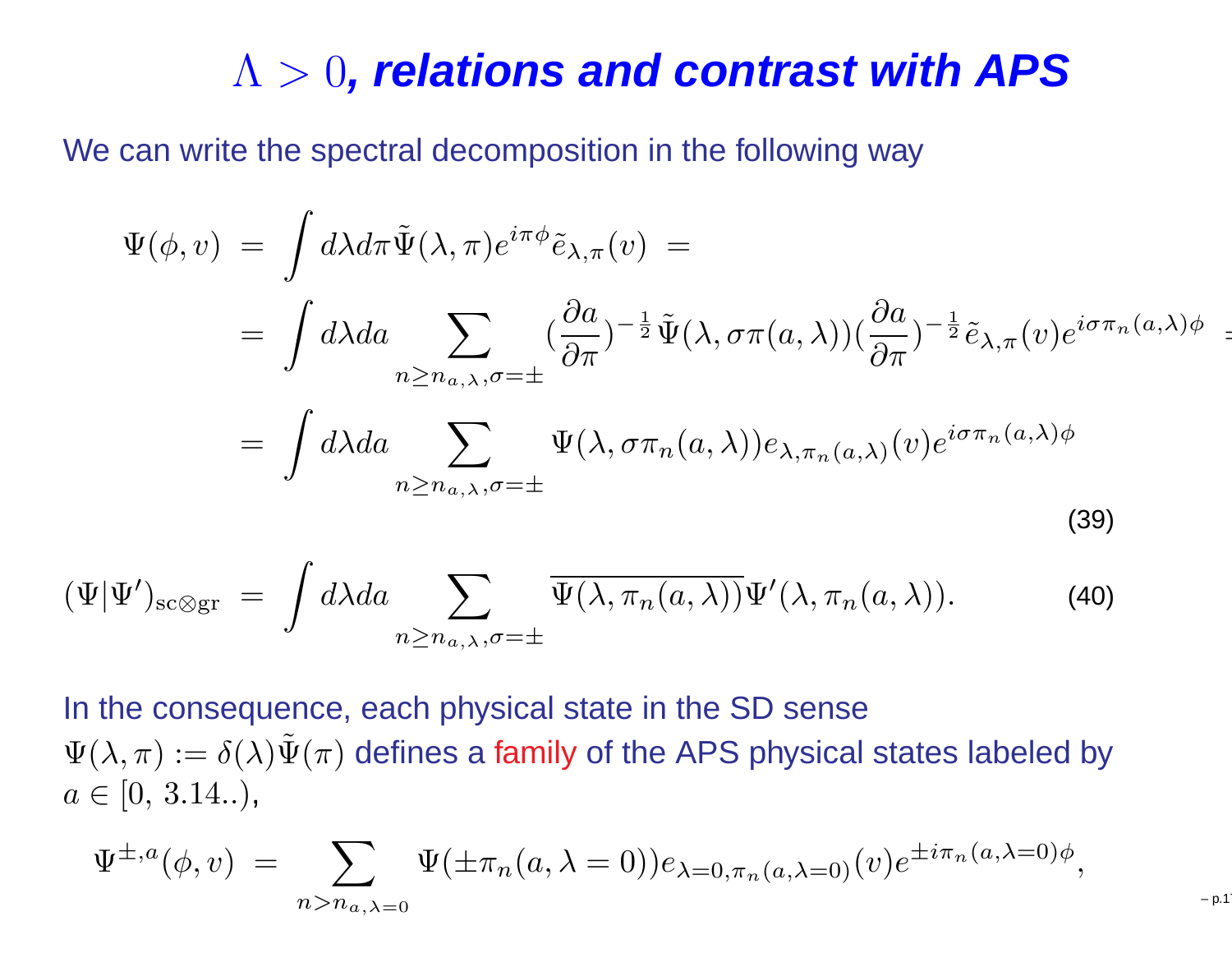## Λ <sup>&</sup>gt; <sup>0</sup>**, the Dirac observables**

And the SD physical scalar product compared to the APS one, reads

$$
(\Psi|\Psi')_{\lambda=0} \;=\; \int da (\Psi^a|\Psi'^a)_{\rm APS}
$$

Still, if this decomposition were preserved by the observables, we could call it "super-selection" (improper, because non-normalizable). It turns out it is not the case. Given a function  $(V,p_V)\mapsto \mathcal{O}(V,p_V)$  and the corresponding operator  $\widehat{\mathcal{O}}$  in  $\mathcal{H}_{\mathrm{gr}}$ , we construct the  $\phi_0$  dependent observable  $\int dt($   $|V^{-1}\pi|\delta(\phi-\phi_0)\mathcal{O}|)(t)$  and the operator  $\widehat{\mathcal{O}}_{\phi_0}$  defined in  $\mathcal{H}_{\lambda=0}.$  It turns out that,

$$
(\Psi|\widehat{\cal O}_{\phi_0}\Psi')_{\lambda=0} \ = \ \int dada' (\Psi^a|\widehat{\cal O}_{\phi_0}\Psi'^{a'})_{\rm APS}.
$$

Notice that if  $\mathcal{O}=1,$  then

$$
1_{\tau_0}(V, p_V, \phi, \pi) = 0, 1
$$

depending on whether  $\phi(t)$  achieves  $\phi_0$  or not.  $\hspace{1cm}$   $_{\hspace{1cm}$   $_{\hspace{1cm}$   $_{\hspace{1cm}$   $_{\hspace{1cm}$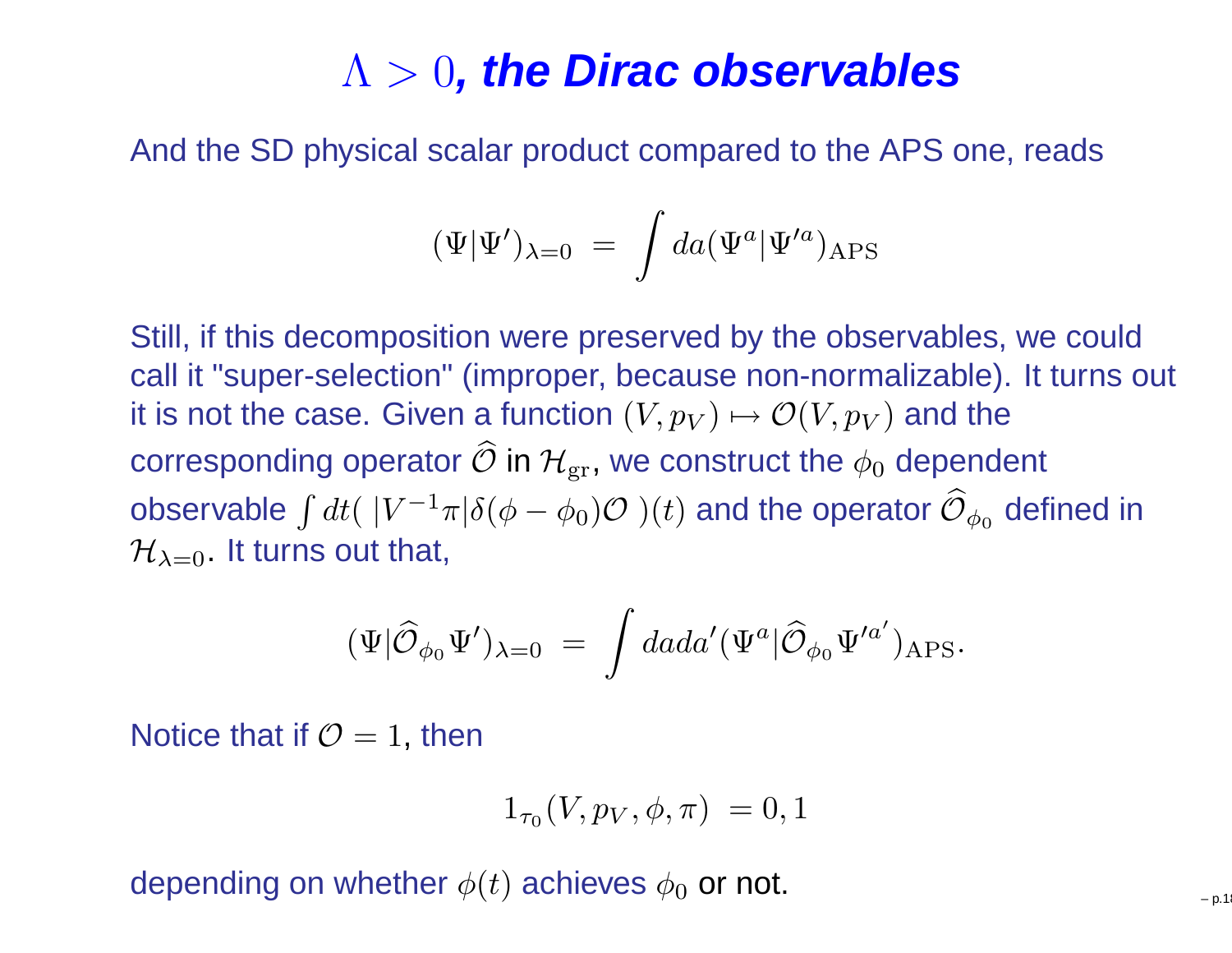#### **Summary**

- **In LQC FRW, the definition of a physical solution does not depend on** the choice of laps  $N=1, \sqrt{q}$  if  $\Lambda < 0$
- **In LQC FRW, the definition of a physical solution does depend on the** choice of laps  $N=1, \sqrt{q}$  if  $\Lambda>0.$
- We showed <sup>a</sup> tricky formula to define quantum relational observables, useful when we can not analytically calculate <sup>a</sup> given classical relational observable.
- **Our results almost automatically generalize to the full theory of the**  gravitational field coupled with the Brown-Kuchar dusts (modulo theanalysis of the operator  $\hat{C}_{\mathrm{gr}}$ ).

THANK YOU

The End